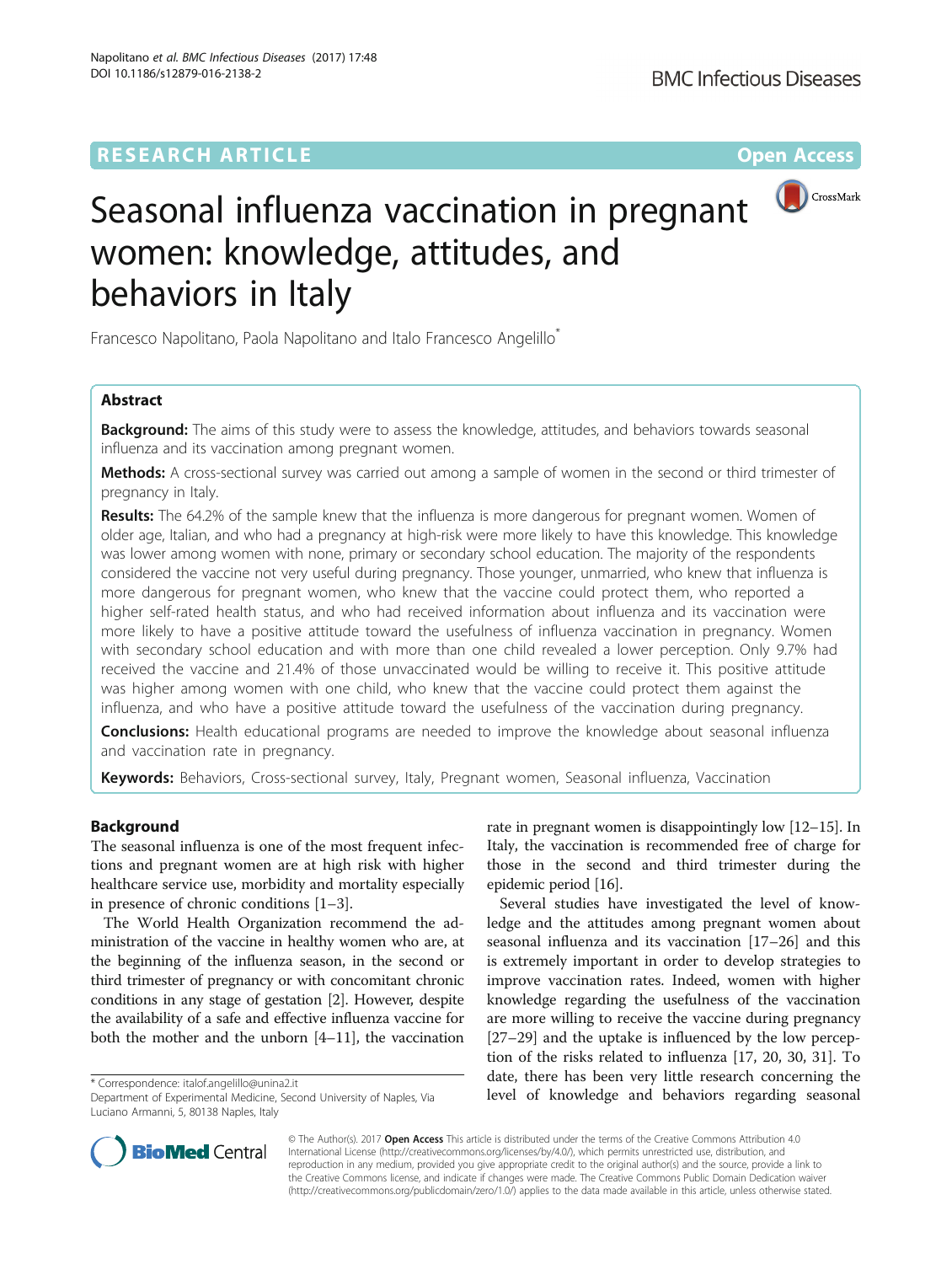influenza and the associated factors among pregnant women in Italy [[32\]](#page-6-0). Therefore, the present survey was performed to achieve two primary objectives. The first objective was to assess the knowledge, attitudes, and behaviors towards seasonal influenza and its vaccination among pregnant women in Italy, and the second was to evaluate the determinants of knowledge and attitudes towards influenza vaccination.

# Methods

# Study setting and population

A cross-sectional survey design has been used, recruiting women in the second or third trimester of pregnancy between December 2015 and February 2016 attending Obstetrics ambulatory centers in public non-teaching hospitals in the geographic area of Naples, Italy. A two stages cluster sampling strategy has been used. Firstly, from the list of all public non-teaching hospitals in Naples, two hospitals have been randomly selected. Then, from each hospital a random sample of pregnant women has been recruited. Sample size was estimated assuming an expected positive attitude towards willingness to receive the influenza vaccine during the pregnancy of 30%, a confidence interval of 95%, and an error of 5%. The required sample was estimated in 370 pregnant women. In order to select a representative sample of the population, assuming a 10% non-response rate, the final sample size was 410 pregnant women.

#### Procedure

The director of the selected hospitals received a letter requesting permission to carry out the survey, clarifying the purposes, the methods of collecting information, and the anonymity and confidentiality of the data. Eligible pregnant women in the second or third trimester of pregnancy aged 18 years or older attending the selected ambulatories were approached by one of the investigators before the clinical consultation and they were asked to complete an anonymous, face-to-face interview. Prior the interview, pregnant women were given information about the aims of the study, details about the data collection instrument, the anonymity of the interview, and that the data would be treated with respect of privacy. Signed consent form from each participant was obtained prior to data collection. Data was collected in the waiting room of the ambulatory center. Participation was voluntary and no payment or incentives has been given.

## Instrument

The face-to-face structured questionnaire [Additional file [1](#page-5-0): Questionnaire] comprised the following five sections: (i) socio-demographic (age, educational level, marital status, number of children, employment status, medical history, self-rated health status) and pregnancy characteristics

(number of pregnancies, parity, gravid, week of pregnancy); (ii) knowledge regarding influenza and its vaccination during pregnancy (risk of contract influenza, vaccination as preventive measure, vaccine recommendation, safety of the vaccine). Response options included "true," "false," or "do not know"; (iii) attitude towards the influenza and its vaccination during pregnancy (concern about contract influenza, usefulness of the vaccine, safety of the vaccine, intention for getting or not getting the vaccination). The attitudes were measured with a 10-point Likert scale ranging from 1 to 10; (iv) behaviors regarding influenza vaccination in previous or current pregnancy (whether or not they had received vaccination, whether or not they had received advice by the physicians to receive the vaccination). Response options included "yes" and "no", and for each response a choice from a list of reasons; (v) sources of information about influenza and its vaccination.

A pilot study was conducted with 25 pregnant women (not included in the final sample) to determine the comprehensibility of each question. The protocol was presented and approved by the Human Research Ethical Committee of the Second University of Naples.

#### Statistical analysis

The software Stata version 10.1 was used to perform all statistical analysis [[33\]](#page-6-0). The first level of analysis comprised descriptive statistics of the main sociodemographic and pregnancy characteristics of the sample and of the different questions. The second level of analysis has been completed in two stages. Firstly, a bivariate analysis was carried out to assess the association between each independent variable and the different outcomes of interest using chi-square test for the categorical variables and Student's t-test for the continuous variables. Secondly, multivariate analysis was performed. Multivariate logistic regression analysis was conducted to identify independent characteristics associated with the following dichotomous outcome variables: knowledge that influenza is more dangerous for pregnant women compared to non-knowledge (Model 1) and positive attitude towards willingness to receive the influenza vaccine in pregnancy compared to non-positive attitude (Model 3). A multivariate linear regression analysis was performed for the continuous outcome variable positive attitude towards the usefulness of the influenza vaccine during pregnancy (Model 2). The following characteristics of each respondent were included in all models: age (continuous, in years), highest level of education (three categories: none or primary school = 0; secondary school = 1; college degree or higher = 2), Italian nationality (no = 0; yes = 1), marital status  $(single/separated/divorced/widowed = 0; married = 1)$ , number of children (none = 0; one = 1; more than one = 2), having a high-risk pregnancy ( $no = 0$ ;  $yes = 1$ ), and having received information about influenza and its vaccination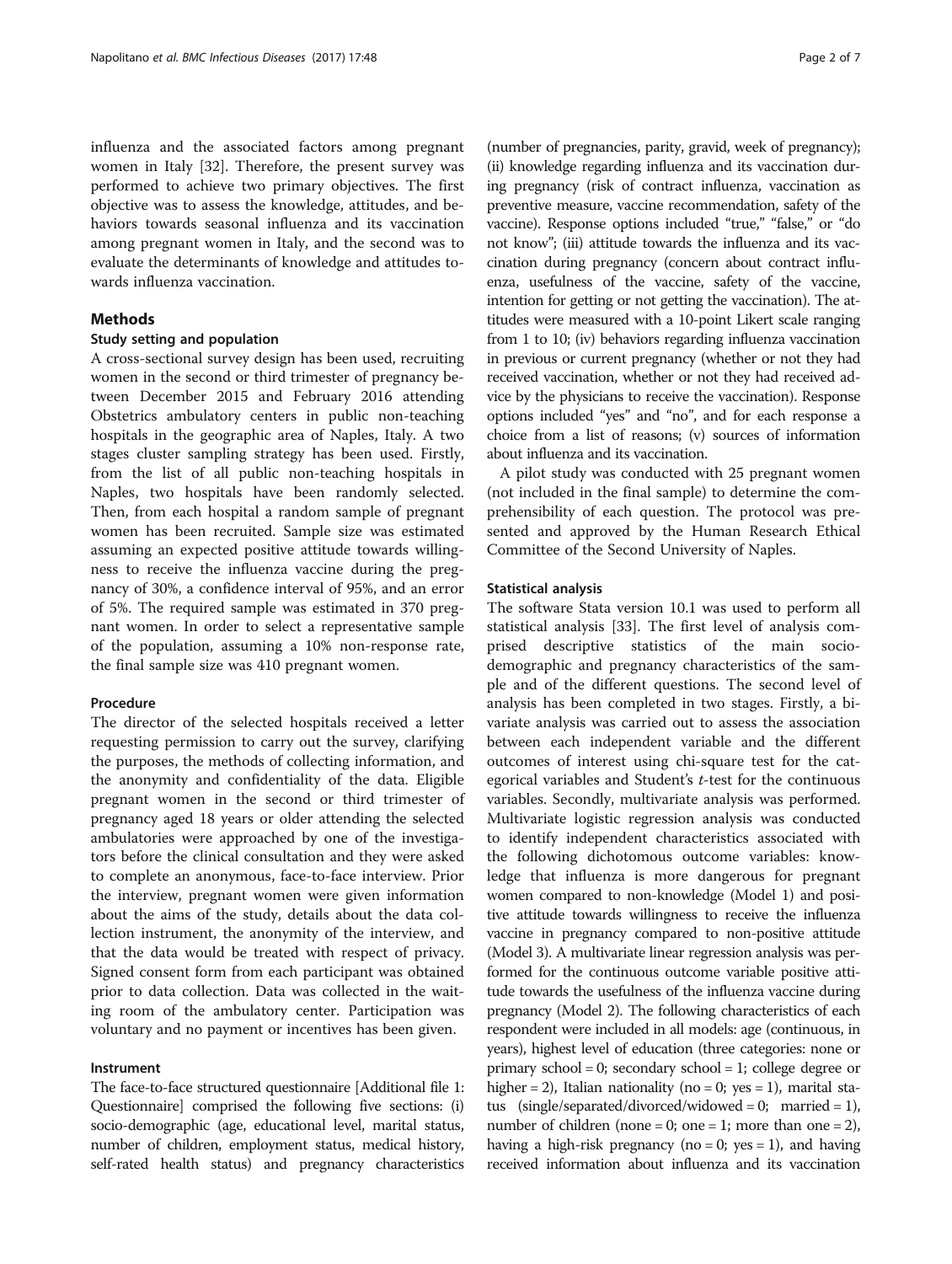during pregnancy  $(no = 0; yes = 1)$ . Moreover, selfrated health status (continuous), knowledge that influenza is more dangerous for pregnant women than for those who are not pregnant  $(no = 0; yes = 1)$ , knowledge that the vaccine could protect pregnant women against influenza (no = 0; yes = 1), and perceive dangerous for the unborn if the women contract the influenza during pregnancy (continuous) were included in Models 2 and 3. Finally, positive attitude towards the usefulness of the vaccine during pregnancy (continuous) was included in Model 3.

A stepwise procedure was used to obtain the final models according with  $p$  values for the variable inclusion and exclusion in the models respectively of >0.2 and <0.4. Odds ratios (ORs) and 95% confidence intervals (CIs) were calculated in the multivariate logistic regression analysis, and standardized regression coefficients (ß) were presented in the linear regression model. A two-tailed p-value of less than 0.05 was used to define statistical significance.

# Results

Out of the 410 pregnant women selected, 372 consented to participate for an overall response rate of 90.7%. The main socio-demographic and pregnancy characteristics of the sample are reported in Table 1. The mean age was 29 years, two thirds (67.5%) reported the secondary school as highest education, the large proportion was married, one third has at least one child, the average gestation was 27 weeks, the 12.9% had a high-risk pregnancy, and the mean self-rated health status value was 7.1.

When it was asked about the seasonal influenza and its vaccination, 64.2% of the sample correctly answered that the influenza is more dangerous for pregnant women than for non-pregnant, 40.9% that the vaccine could protect pregnant women, one in four that vaccination was recommended during pregnancy, while only 11.2% and 7.9% of them correctly answered that it was recommended in the second or third trimester of pregnancy (Table 2). Table [3](#page-3-0) presents the multivariate logistic and linear regression analysis of factors that remained independently associated in the models. Women of older age  $(OR = 1.07; 95\% \text{ CI})$ 1.01–1.13), Italian (OR = 4.97; 95% CI 1.64–15.09), and with a pregnancy at high-risk ( $OR = 11.43$ ; 95% CI 2.22– 58.85) were more likely to know that influenza is more dangerous for pregnant women. Moreover, this knowledge, when college degree or higher education was chosen as reference category, was lower among those with none/primary school (OR =  $0.08$ ; 95% CI =  $0.02 - 0.36$ ) or secondary school level of education ( $OR = 0.11$ ; 95%  $CI =$ 0.04–0.28) (Model 1).

With regard to attitudes, women feel dangerous for them and for the unborn to contract the influenza during pregnancy with a mean value respectively of 7.1 and

| Table 1 Characteristics of the sample of pregnant women |  |
|---------------------------------------------------------|--|
|---------------------------------------------------------|--|

| Characteristics                | Number                      | Percent |
|--------------------------------|-----------------------------|---------|
| Age (years)                    | $29.3 \pm 4.9(18 - 43)^{a}$ |         |
| Italian Nationality            |                             |         |
| Yes                            | 333                         | 89.5    |
| <b>No</b>                      | 39                          | 10.5    |
| Educational level              |                             |         |
| None or primary school         | 30                          | 8.1     |
| Secondary school               | 251                         | 67.5    |
| College degree or higher       | 91                          | 24.4    |
| Marital status                 |                             |         |
| Married                        | 332                         | 89.2    |
| Other                          | 40                          | 10.8    |
| Employment status              |                             |         |
| Yes                            | 175                         | 47.1    |
| No                             | 197                         | 52.9    |
| Number of children             |                             |         |
| $\mathbf 0$                    | 176                         | 47.3    |
| 1                              | 124                         | 33.3    |
| >1                             | 72                          | 19.4    |
| Week of pregnancy              | $26.7 \pm 7.4(14-39)^{a}$   |         |
| Number of previous pregnancies |                             |         |
| $\Omega$                       | 173                         | 46.5    |
| $\geq$ 1                       | 199                         | 53.5    |
| High-risk pregnancy            |                             |         |
| No                             | 324                         | 87.1    |
| Yes                            | 48                          | 12.9    |
| Self-rated health status       | $7.1 \pm 1.7(1-10)^{a}$     |         |

a Mean ± standard deviation (range)

7.3, out of a maximum score of 10. Despite these perceptions, the majority considered the influenza vaccine during pregnancy not very useful with an average value of 4.9, and feels the vaccine potentially dangerous for their health (mean 6.7) or for the unborn (mean 7).

| Table 2 Knowledge about influenza and its vaccination |  |
|-------------------------------------------------------|--|
|-------------------------------------------------------|--|

|                                                                                           | Number | Percent |
|-------------------------------------------------------------------------------------------|--------|---------|
| The influenza is more dangerous for pregnant<br>women than for non-pregnant women         | 239    | 64 2    |
| The vaccine could protect pregnant women<br>against the influenza                         | 152    | 40.9    |
| The influenza vaccine is recommended for<br>pregnant women                                | 89     | 23.9    |
| The influenza vaccine is recommended in the<br>second trimester of pregnancy <sup>a</sup> | 10     | 11 2    |
| The influenza vaccine is recommended in<br>the third trimester of pregnancy <sup>a</sup>  | 7      | 7.9     |
| The influenza vaccine is safe during pregnancy                                            | 40     | 10.7    |

<sup>a</sup> Only for those who answered that the influenza vaccine is recommended for pregnant women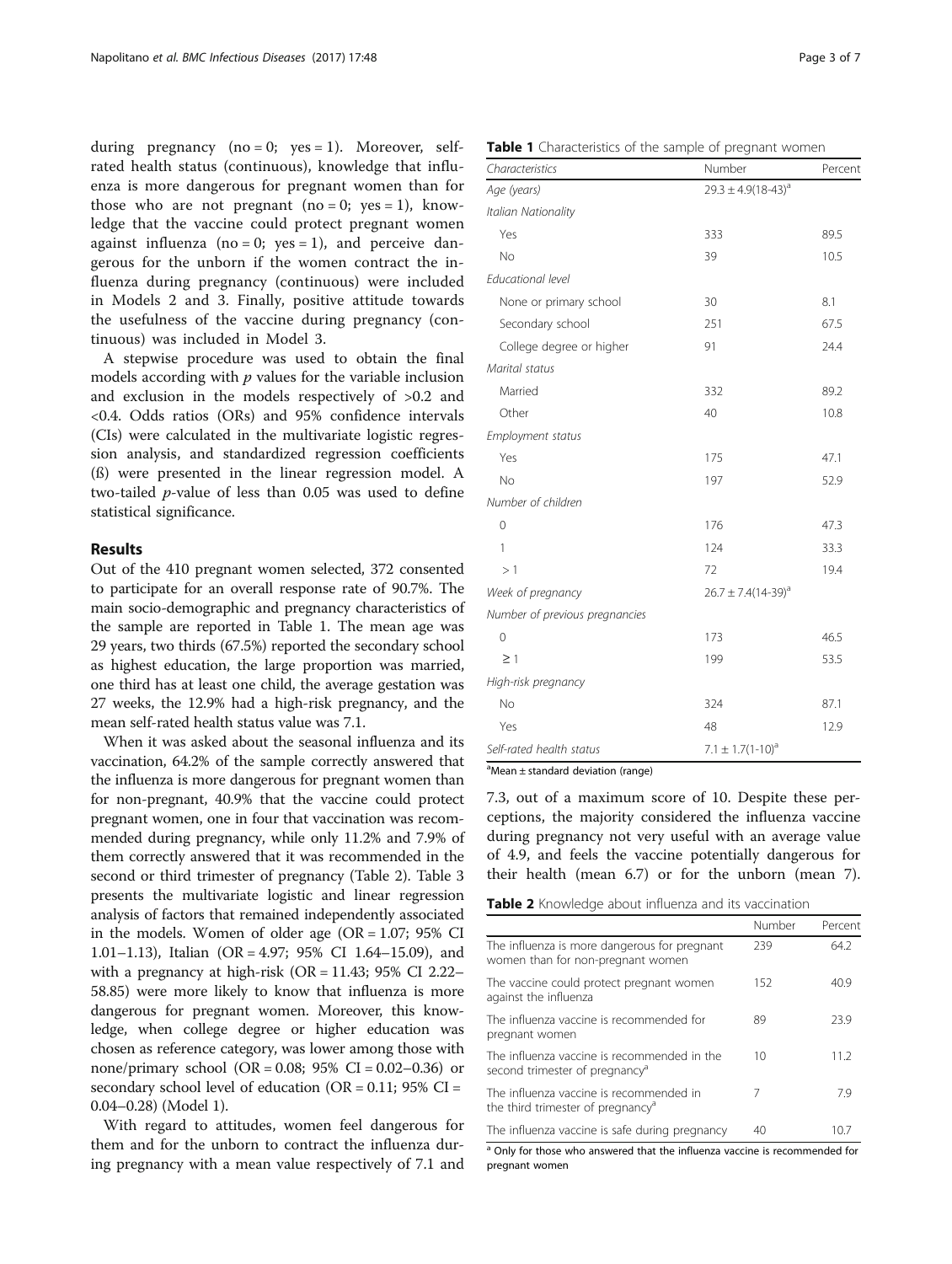<span id="page-3-0"></span>Table 3 Multivariate logistic and linear regression analyses

| indicating associations between independent variables and the<br>different outcomes                            |                |           |                      |                |
|----------------------------------------------------------------------------------------------------------------|----------------|-----------|----------------------|----------------|
| Variable                                                                                                       | <b>OR</b>      | <b>SE</b> | 95% CI               | p value        |
| Model 1. Knowledge that influenza is more dangerous for pregnant<br>women (sample size $=$ 372)                |                |           |                      |                |
| Log likelihood = -186.11, $\chi^2$ = 116.25 (8 df), $p < 0.0001$                                               |                |           |                      |                |
| Educational level                                                                                              |                |           |                      |                |
| College degree or higher                                                                                       | 1 <sup>a</sup> |           |                      |                |
| None or primary school                                                                                         | 0.08           | 0.06      | $0.02 - 0.36$        | 0.001          |
| Secondary school                                                                                               | 0.11           | 0.05      | $0.04 - 0.28$        | < 0.001        |
| Having a high-risk pregnancy                                                                                   | 11.43          | 9.55      | $2.22 -$<br>58.85    | 0.004          |
| Italian nationality                                                                                            | 4.97           | 2.81      | $1.64 -$<br>15.09    | 0.005          |
| Age                                                                                                            | 1.07           | 0.03      | $1.01 - 1.13$        | 0.011          |
| Having received information about<br>influenza and its vaccination                                             | 1.65           | 0.44      | $0.97 - 2.79$        | 0.06           |
| Number of children                                                                                             |                |           |                      |                |
| 0                                                                                                              | 1 <sup>a</sup> |           |                      |                |
| 1                                                                                                              | 1.67           |           | $0.47$ $0.96 - 2.91$ | 0.07           |
| Marital status                                                                                                 | 0.63           | 0.28      | $0.26 - 1.53$        | 0.313          |
| Variable                                                                                                       | Coeff. SE      |           | $\ddot{\phantom{1}}$ | p value        |
| Model 2. Positive attitude towards the usefulness of the influenza<br>vaccine in pregnancy (sample size = 372) |                |           |                      |                |
| F (12, 359) = 14.54, $p < 0.0001$ , $R^2 = 0.32$ %, adjusted $R^2 = 0.3$ %                                     |                |           |                      |                |
| Age                                                                                                            | $-0.09$        | 0.02      | $-3.54$              | $<$ 0.001 $\,$ |
| Having received information about<br>influenza and its vaccination                                             | 1.06           | 0.23      | 4.57                 | < 0.001        |
| Knowledge that influenza is more<br>dangerous for pregnant women                                               | 0.66           | 0.29      | 2.23                 | < 0.001        |
| Knowledge that the vaccine could<br>protect pregnant women against<br>influenza                                | 1.21           |           | $0.29$ 4.18          | < 0.001        |
| Educational level                                                                                              |                |           |                      |                |
| College degree or higher                                                                                       | 1 <sup>a</sup> |           |                      |                |
| None or primary school                                                                                         | 0.91           | 0.58      | 1.58                 | 0.115          |
| Secondary school                                                                                               | $-0.85$        | 0.29      | $-2.89$              | 0.004          |
| Number of children                                                                                             |                |           |                      |                |
| 0                                                                                                              | 1 <sup>a</sup> |           |                      |                |
| >1                                                                                                             | $-0.82$        | 0.32      | $-2.58$              | 0.01           |
| Marital status                                                                                                 | $-1.03$        | 0.41      | $-2.56$              | 0.011          |
| Self-rated health status                                                                                       | 0.15           | 0.07      | 2.15                 | 0.033          |
| Having a high-risk pregnancy                                                                                   | 0.74           | 0.38      | 1.94                 | 0.053          |
| Perceive dangerous for the unborn if<br>the women contract the influenza<br>during pregnancy                   | 0.06           | 0.05      | 1.05                 | 0.295          |
| Italian nationality                                                                                            | 0.42           | 0.46      | 0.89                 | 0.375          |

Table 3 Multivariate logistic and linear regression analyses indicating associations between independent variables and the different outcomes (Continued)

| Variable                                                                                                            | OR             | <b>SE</b> | 95% CI        | $p$ value |
|---------------------------------------------------------------------------------------------------------------------|----------------|-----------|---------------|-----------|
| Model 3. Positive attitude towards willingness to receive the influenza<br>vaccine in pregnancy (sample size = 336) |                |           |               |           |
| Log likelihood = -150.08, $\chi^2$ = 48.99 (11 df), $p < 0.0001$                                                    |                |           |               |           |
| Positive attitude toward the usefulness<br>of influenza vaccination in pregnancy                                    | 1.35           | 0.11      | 1.14-1.59     | < 0.001   |
| Knowledge that the vaccine could<br>protect pregnant women against<br>influenza                                     | 3.03           | 1.24      | 1.35-6.77     | 0.007     |
| Number of children                                                                                                  |                |           |               |           |
| $\Omega$                                                                                                            | 1 <sup>a</sup> |           |               |           |
| 1                                                                                                                   | 2.41           | 0.92      | 1.15-5.08     | 0.02      |
| >1                                                                                                                  | 3.34           | 1.62      | 1.29-8.67     | 0.013     |
| Knowledge that influenza is more<br>dangerous for pregnant women                                                    | 0.45           | 0.19      | $0.19 - 1.06$ | 0.068     |
| Italian nationality                                                                                                 | 2.58           | 1.59      | $0.77 - 8.62$ | 0.122     |
| Perceive dangerous for the unborn if<br>the women contract the influenza<br>during pregnancy                        | 0.89           | 0.07      | $0.76 - 1.05$ | 0.183     |
| Self-rated health status                                                                                            | 0.88           | 0.08      | $0.72 - 1.06$ | 0.185     |
| Educational level                                                                                                   |                |           |               |           |
| College degree or higher                                                                                            | 1 <sup>a</sup> |           |               |           |
| Secondary school                                                                                                    | 1.44           | 0.52      | $0.71 - 2.92$ | 0.306     |
| Marital status                                                                                                      | 0.6            | 0.3       | $0.22 - 1.65$ | 0.326     |
| Age                                                                                                                 | 0.97           | 0.03      | $0.91 - 1.03$ | 0.364     |

<sup>a</sup>Reference category

Multivariate linear regression analysis showed that those younger, unmarried, who knew that influenza is more dangerous for pregnant women, who knew that the vaccine could protect pregnant women, who reported a higher selfrated health status, and who had received information about influenza and its vaccination were more likely to have a positive attitude toward the usefulness of influenza vaccination during pregnancy. Moreover, women with secondary school level of education, compared to those with a college degree or higher education, and those who have more than one child, compared to those with no children, revealed a lower perception towards the usefulness of vaccination during pregnancy (Model 2).

Only 9.7% of the women had received influenza vaccination and the most important reason for being vaccinated was the advice of the physician (88.9%), whereas, for those unvaccinated the reasons most often mentioned were that they had not received information by physicians (34.9%), fear that the vaccine would be harmful (32.2%), and believed that the vaccine was not needed (26.7%).

Among unvaccinated women, only 21.4% reported a positive intention regarding vaccination during pregnancy.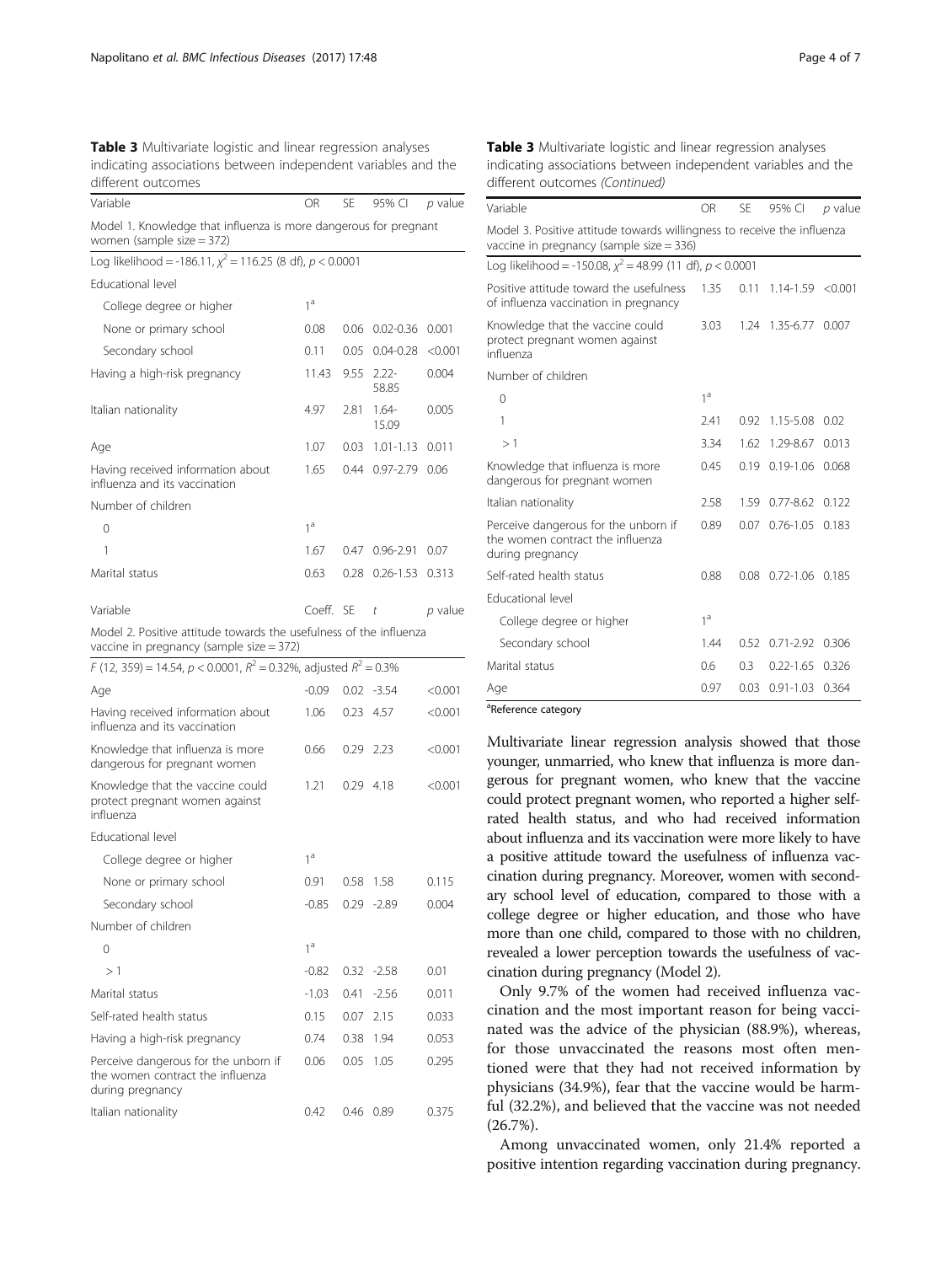Multivariate logistic regression analysis revealed that this positive attitude was significantly higher among those who had one ( $OR = 2.41$ ;  $95\% CI = 1.15 - 5.08$ ) or more than one child (OR = 3.34;  $95\%$  CI = 1.29–8.67) compared to those with no children, who knew that the vaccine could protect pregnant women ( $OR = 3.03$ ;  $95\%$  CI = 1.35-6.77), and who have a positive attitude toward the usefulness of the vaccination during pregnancy  $(OR = 1.35; 95\% \text{ CI} = 1.14-1.59)$ (Model 3). The most frequently selected reasons for the positive attitude were the recommendation by the physician (59.7%), that the influenza could be harmful for them (15.9%) and for the unborn baby (19.4%). Reasons for unwilling to receive the vaccine included concerns for the unborn (65.4%) or for the pregnant woman (63.1%).

During their current pregnancy, only 40.3% had received information about influenza and its vaccination mainly by physicians (62%), internet (32.1%), and mass media (6.6%). Moreover, the majority would like to learn more about influenza (59.9%) and its vaccination (61.6%).

# **Discussion**

So far as we know, this is the first time that has been examined the level of knowledge, the awareness, and the behavior about seasonal influenza and its vaccination and also the associated factors in a large group of pregnant women in Italy.

It is important to consider that comparison with similar studies may be partly difficult due to differences regarding the study design, the study period, the strategies of the data collection, the different characteristics of the populations sampled, and the public health preventive activities. One of the main findings from this study is that the overall knowledge and the vaccination uptake were relatively poor. Indeed, less than two-thirds answered that the influenza is more dangerous for pregnant women than for non-pregnant, less than half that the vaccine could protect pregnant women, and one in four that the vaccination is recommended during pregnancy. When compared to other studies, the observed knowledge was higher. For example, in India none knew about influenza vaccination requirement during pregnancy [[34](#page-6-0)], in Canada 36% knew that influenza was more severe in pregnant women [\[35](#page-6-0)], in the United States 51% identified that seasonal flu is more dangerous for pregnant women and 54% that the seasonal flu shot is safe in pregnancy [[17\]](#page-6-0). Similarly, in Australia 23% of women believed that the vaccination during pregnancy was not safe and 30% that it would not protect them [[19\]](#page-6-0). A considerably higher level of knowledge has been observed in the United States with 77% pregnant women who were aware that the vaccine is recommended [[23](#page-6-0)] and in Pakistan 75% acknowledged that the vaccine is safe for pregnant women [\[24\]](#page-6-0).

The present survey revealed a very low overall vaccination rate with a value of 9.7% and this of particular concern. In theory, one would expect that this group have a higher rate because of a better understanding of the need to be vaccinated. However, this is not observed in this sample. Therefore, it is important to design and to implement interventions in order to increase the vaccination rate. The value observed in the present study is higher than those reported in other countries, since no women had received influenza vaccination in the already mentioned study in India [\[34\]](#page-6-0), 3% in Turkey [[36\]](#page-6-0), 4% in Thailand [\[26\]](#page-6-0), and it is almost identical to the 6% in Iran [[37\]](#page-6-0), 10.9% in Germany [\[38\]](#page-6-0), and 16% in Canada [\[39](#page-6-0)]. Whereas, it is substantially below the levels observed in Australia with an uptake of 27% [[20\]](#page-6-0), in France of 39% [[40\]](#page-6-0), in Belgium of 42.8% [[41](#page-6-0)], and in the United States with levels ranging from 35% [[14](#page-6-0)] to 66.4% [\[42\]](#page-6-0). One of the most commonly provided reasons by the unvaccinated was that their doctor had not discussed during their pregnancy. The finding that more than one third of those unvaccinated did not receive a health care provider recommendation is in line with previous studies [[34, 36](#page-6-0), [41](#page-6-0), [43, 44](#page-6-0)]. Another commonly provided reason was the concern that vaccination may not be safe during pregnancy. Despite the extensive research demonstrating vaccine safety, this is alarming and this is accordance with previous studies [[14](#page-6-0), [17, 20, 40](#page-6-0), [43, 45\]](#page-6-0). This stressed the role of the physicians. Indeed, physicians are an important channel for reaching pregnant women and for delivering key messages in order to contribute to improve the acceptance of the vaccine. The finding regarding the sources of information about influenza, which might improve the level of knowledge and acceptance rate, showed that physicians were the deeply trusted source and this has been observed in previous studies [[17, 21](#page-6-0), [23](#page-6-0), [36, 46](#page-6-0)]. Of the unvaccinated women, one-fifth indicated that they intended to receive the vaccination during pregnancy. This value is almost identical to the 21.6% found in the United States among pregnant minority women [[47\]](#page-6-0). By contrast, higher values have been observed in the already mentioned survey in Thailand with 42% of the women who reported being willing to receive the seasonal influenza vaccine [[26\]](#page-6-0), in the United States 82.8% said they would be immunized if recommended by their physician [\[23](#page-6-0)], and in Pakistan 87% were willing to accept the vaccine [[24\]](#page-6-0).

Multivariate regression models have been developed for estimating the association of individual characteristics and specific outcomes of interest. Several socio-demographic characteristics, including age, educational level, and marital status, resulted significantly associated with greater knowledge and positive attitude. Women of older age had higher level of knowledge and, not surprisingly, those with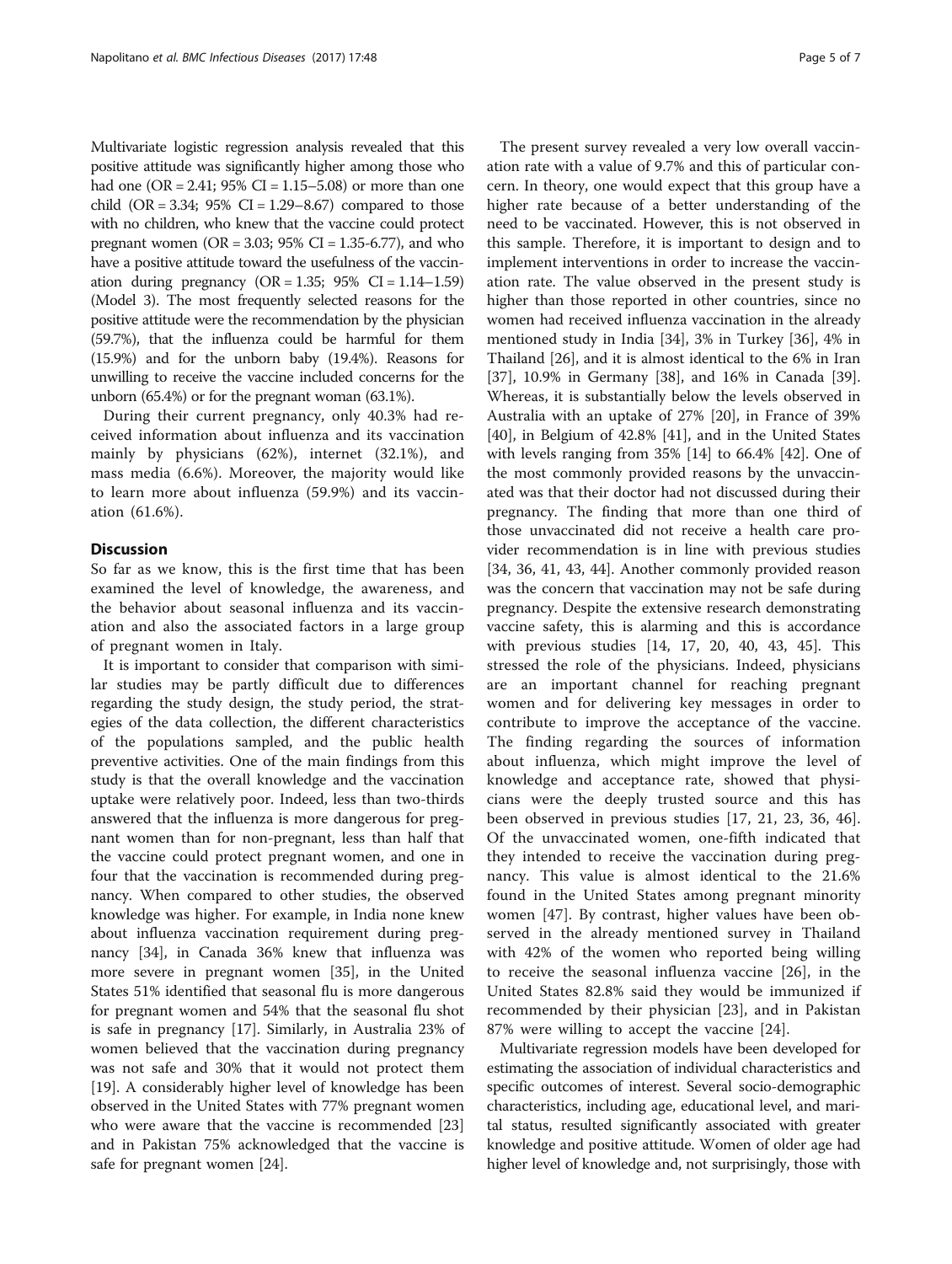<span id="page-5-0"></span>higher education level were more likely to know that the influenza is dangerous for pregnant women and to report a positive attitude towards the utility of the vaccination during pregnancy. Prior study has shown similar findings [[38\]](#page-6-0). The fact that women with a high-risk pregnancy were more likely to know that the influenza is dangerous for pregnant can serve as a focus when promoting health education interventions. Moreover, an association has been identified between knowledge concerning influenza and vaccination and the attitude toward the usefulness of the vaccination during pregnancy. Women with a better knowledge had a significantly higher likelihood of having a positive attitude toward the usefulness of the vaccination during pregnancy. Adequate knowledge and awareness of a disease are the key prerequisites for its prevention and control, given that adequate knowledge is a basis for adopting appropriate attitudes and practices.

Care is required in interpreting the findings of this study for potential limitations typical of populationbased questionnaire surveys. Firstly, it is difficult, as in the cross-sectional studies, to precisely determine temporal sequence between the dependent and independent variables. Secondly, there was a possibility of bias due to participants with favorable attitudes towards vaccination potentially being more likely to respond to the questionnaire. This suggests that responses can be biased due to forgetfulness or exaggeration of attitude and behaviors, social desirability, or affected by feelings at the time of the interview. Thirdly, the data were obtained from interviews and the answers were not verified through chart review and, therefore, it is not possible to be certain that the respondents answered correctly and recall bias could have occurred. Finally, a non-standardized questionnaire has been used, although this limitation has been partially solved by piloting the questions on a group of pregnant women. Despite the mentioned limitations, the major strength of the study resides in the high response rate, making the results robust enough to be representative of the population.

# **Conclusions**

In conclusion, the low rate of vaccination and of women who have expressed a positive attitude towards to receive the vaccine support the need to develop health educational programs in order to improve the level of knowledge about seasonal influenza and its vaccination in this population focusing on the efficacy and safety. Gynecologists and primary care physicians, who are the providers of health care during pregnancy, with their consultations and recommendations should play a more substantial role in promoting this vaccination and to increase the uptake in pregnant women.

# Additional file

[Additional file 1:](dx.doi.org/10.1186/s12879-016-2138-2) Questionnaire. (DOCX 48 kb)

## Abbreviations

CI: Confidence interval; OR: Odds ratio

#### Acknowledgements

The research team would like to thank the staffs of the selected hospitals for their assistance during data collection. We are also grateful to the pregnant women who contributed their precious time.

#### Funding

This research did not receive any specific grant from funding agencies in the public, commercial, or not-for-profit sectors.

#### Availability of data and materials

Data and supporting materials associated with this study will be provided upon request by the corresponding author.

#### Authors' contributions

FN and PN participated in the design of the study, were responsible for the data collection, performed the statistical analysis and contributed to the interpretation; IFA the principal investigator, designed the study, was responsible for the data collection, statistical analysis and interpretation, and wrote the article.

#### Competing interests

The authors declare that they have no competing interests.

#### Consent to publish

Not applicable.

#### Ethics approval and consent to participate

The protocol was presented and approved by the Human Research Ethical Committee of the Second University of Naples. Signed consent form from each participant was obtained prior to data collection.

#### Received: 6 September 2016 Accepted: 20 December 2016 Published online: 09 January 2017

#### References

- 1. Rasmussen SA, Jamieson DJ, Uyeki TM. Effects of influenza on pregnant women and infants. Am J Obstet Gynecol. 2012;207:S3–8.
- 2. World Health Organization. Vaccines against influenza. WHO position paper. Wkly Epidemiol Rec. 2012;47:461–76.
- 3. Mertz D, Kim TH, Johnstone J, Lam PP, Science M, Kuster SP, et al. Populations at risk for severe or complicated influenza illness: systematic review and meta-analysis. BMJ. 2013;347:f5061.
- 4. Black SB, Shinefield HR, France EK, Fireman BH, Platt ST, Shay D. Effectiveness of influenza vaccine during pregnancy in preventing hospitalizations and out-patient visits for respiratory illness in pregnant women and their infants. Am J Perinatol. 2004;21:333–9.
- 5. Zaman K, Roy E, Arifeen SE, Rahman M, Raqib R, Wilson E, et al. Effectiveness of maternal influenza immunization in mothers and infants. N Engl J Med. 2008;359:1555–64. Erratum in N Engl J Med. 2009;360:648.
- 6. Jamieson DJ, Kissin DM, Bridges CB, Rasmussen SA. Benefits of influenza vaccination during pregnancy for pregnant women. Am J Obstet Gynecol. 2012;207:S17–20.
- Munoz FM. Safety of influenza vaccines in pregnant women. Am J Obstet Gynecol. 2012;207:S33–7.
- 8. Madhi SA, Cutland CL, Kuwanda L, Weinberg A, Hugo A, Jones S, et al. Influenza vaccination of pregnant women and protection of their infants. N Engl J Med. 2014;371:918–31.
- 9. Thompson MG, Li DK, Shifflett P, Sokolow LZ, Ferber JR, Kurosky S, et al. Effectiveness of seasonal trivalent influenza vaccine for preventing influenza virus illness among pregnant women: a population-based case-control study during the 2010-2011 and 2011-2012 influenza seasons. Clin Infect Dis. 2014;58:449–57.